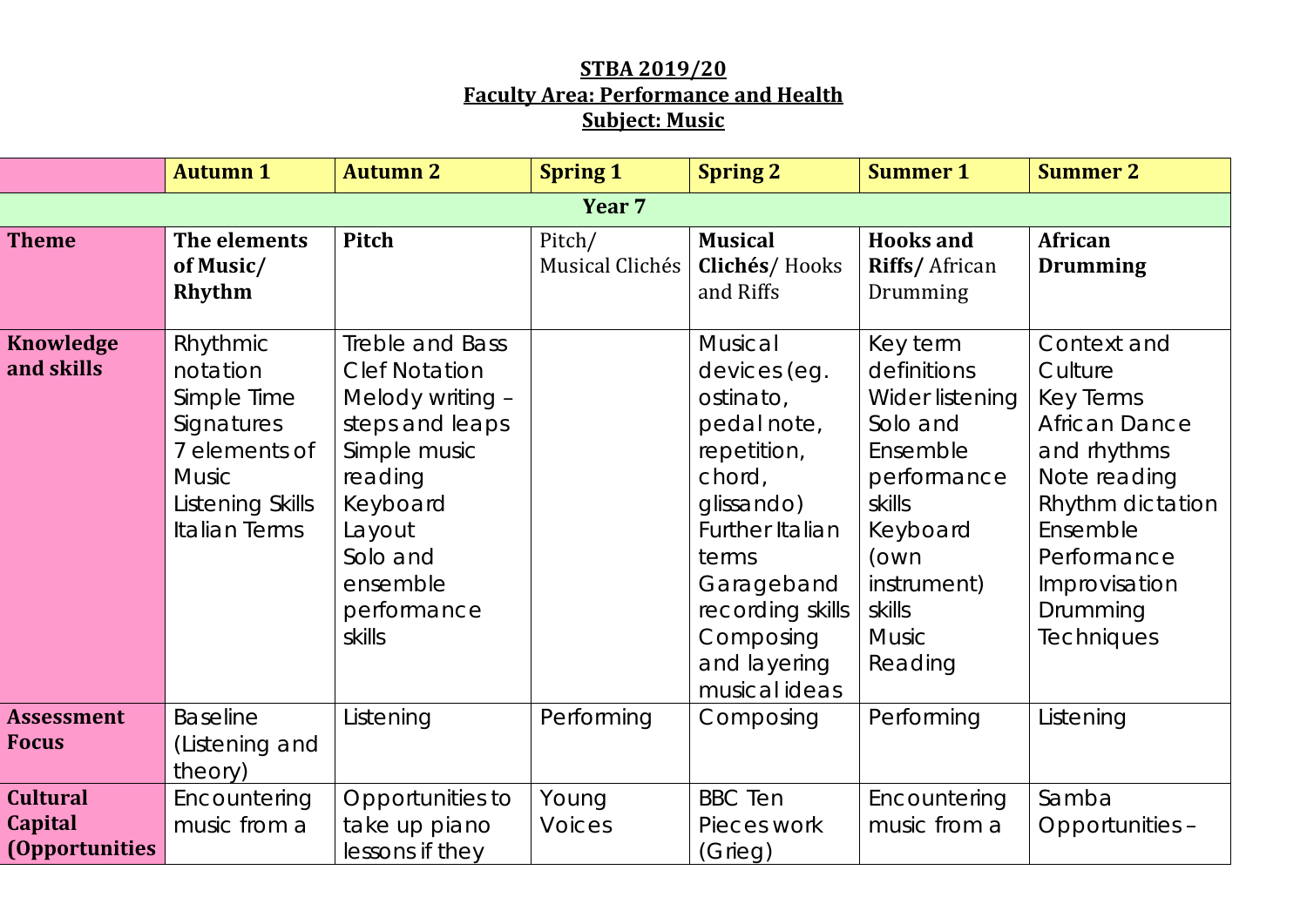| and                  | wide variety                                 | enjoy keyboard   |                        | wide variety                   | One Drum Many         |
|----------------------|----------------------------------------------|------------------|------------------------|--------------------------------|-----------------------|
| <b>Experiences</b> ) | of genres.                                   | skills.          | Developing             | of genres.                     | <b>Places Project</b> |
|                      |                                              |                  | an                     |                                |                       |
|                      | Developing                                   | Opportunities to | understanding          | Developing                     | Developing an         |
|                      | understanding                                | come to          | of how music           | an                             | understanding of      |
|                      | of listening to                              | Garageband       | is used in the         | understanding                  | how musical           |
|                      | more than just                               | Club at          | media to               | of why artists                 | traditions differ     |
|                      | lyrics.                                      | lunchtime.       | portray<br>emotion and | use hooks $-$ to<br>sell their | around the<br>world.  |
|                      | Potentially                                  | Christmas        | enhance                | music.                         |                       |
|                      | encountering                                 | Concert          | stories.               |                                | Summer                |
|                      | orchestral                                   | <b>LAP Event</b> |                        | Celebration of                 | Assembly              |
|                      | music for the                                |                  | <b>UET PA</b>          | <b>Music</b>                   |                       |
|                      | first time                                   |                  | Showcase               |                                |                       |
|                      | <b>Opportunities</b><br>to join<br>Harmonize |                  |                        |                                |                       |
| <b>Signposting</b>   | AOS 1 - Forms                                | AOS 1 - Forms    | AOS3 - Film            | $AOS 4 -$                      | AOS 2 - Musical       |
|                      | and Devices                                  | and Devices      | <b>Music</b>           | <b>Popular Music</b>           | ensembles             |
|                      |                                              |                  |                        |                                |                       |
|                      |                                              |                  |                        |                                |                       |
|                      |                                              |                  |                        |                                |                       |
|                      |                                              |                  |                        |                                |                       |
|                      |                                              |                  |                        |                                |                       |
|                      |                                              |                  |                        |                                |                       |
|                      |                                              |                  |                        |                                |                       |
|                      |                                              |                  |                        |                                |                       |
|                      |                                              |                  |                        |                                |                       |
|                      |                                              |                  |                        |                                |                       |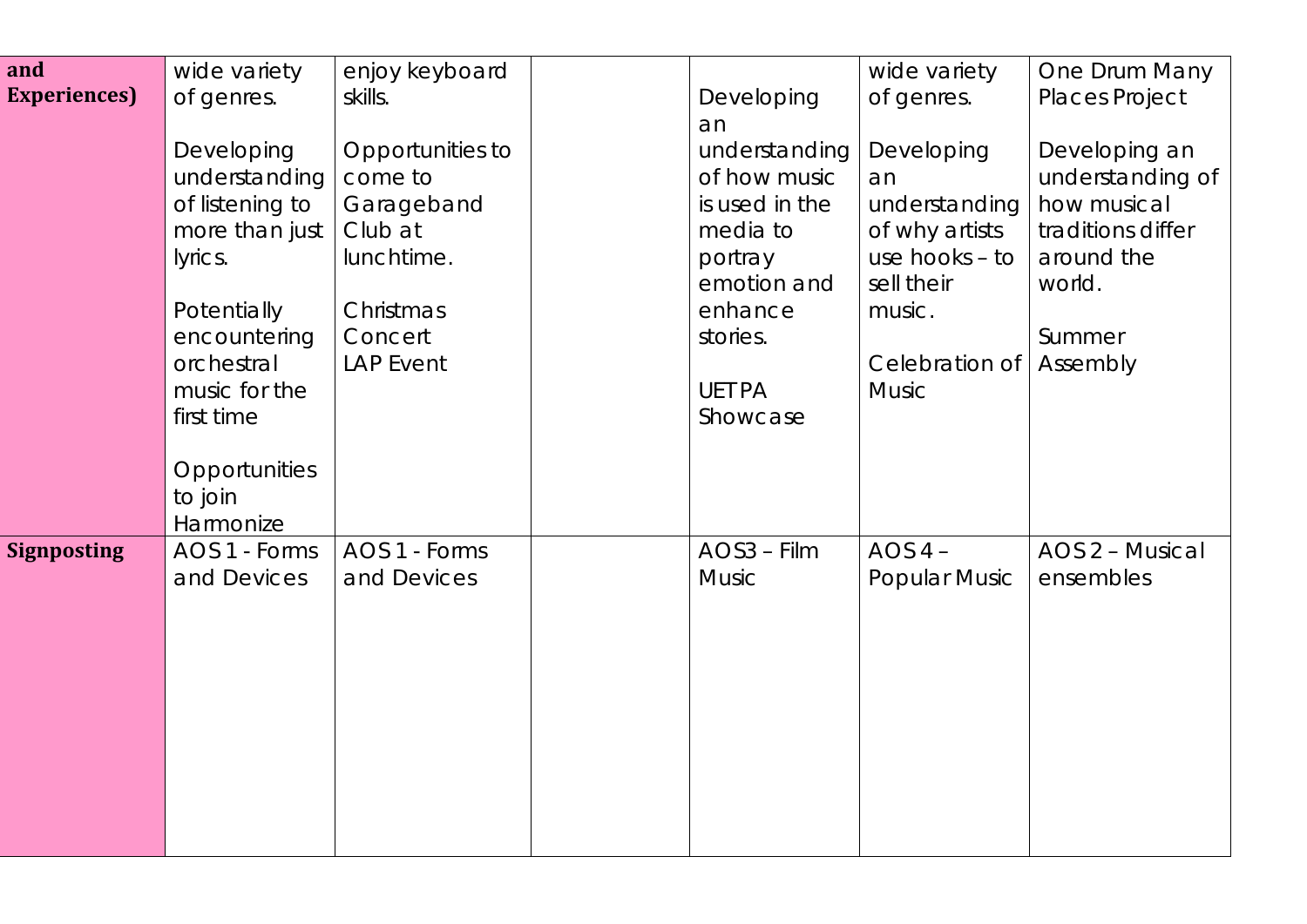|                                |                                                                                                                                                                                       |                     | Year <sub>8</sub>                                                                        |                                                                                                                                                                  |                                                                                                         |                                                                                                                                                    |
|--------------------------------|---------------------------------------------------------------------------------------------------------------------------------------------------------------------------------------|---------------------|------------------------------------------------------------------------------------------|------------------------------------------------------------------------------------------------------------------------------------------------------------------|---------------------------------------------------------------------------------------------------------|----------------------------------------------------------------------------------------------------------------------------------------------------|
| <b>Theme</b>                   | <b>Blues Music/</b><br>MIDI editing                                                                                                                                                   | <b>MIDI Editing</b> | <b>MIDI Editing/</b><br>Rock and<br><b>Roll Music</b>                                    | <b>Rock and Roll</b><br>Music/<br>Reggae Music                                                                                                                   | Reggae<br>Music/<br>Variations,<br>through the<br>study of<br>Drones,<br>chords and<br>ostinati         | Variations,<br>through the study<br>of Drones, chords<br>and ostinato                                                                              |
| <b>Knowledge</b><br>and skills | Context and<br>Culture<br><b>Key Terms</b><br>12 Bar Blues<br><b>Blues Scale</b><br>Improvisation<br>Ensemble<br>Performance<br>Listening for<br>key features<br><b>Italian Terms</b> |                     | Garageband<br>Editing<br><b>Techniques</b><br>Composition<br>Skills and<br>Improvisation | Context and<br>Culture<br><b>Key Terms</b><br>Famous<br>keyboard<br><b>Melodies</b><br>Ensemble<br>Performance<br>Listening for<br>key features<br>Italian Terms | Context and<br>Culture<br>Key Terms<br>Famous<br>keyboard<br><b>Melodies</b><br>Ensemble<br>Performance | <b>Key Term</b><br><b>Definitions</b><br><b>Composition Skills</b><br>Garageband<br>Recording<br><b>Techniques</b><br>Performance<br><b>Skills</b> |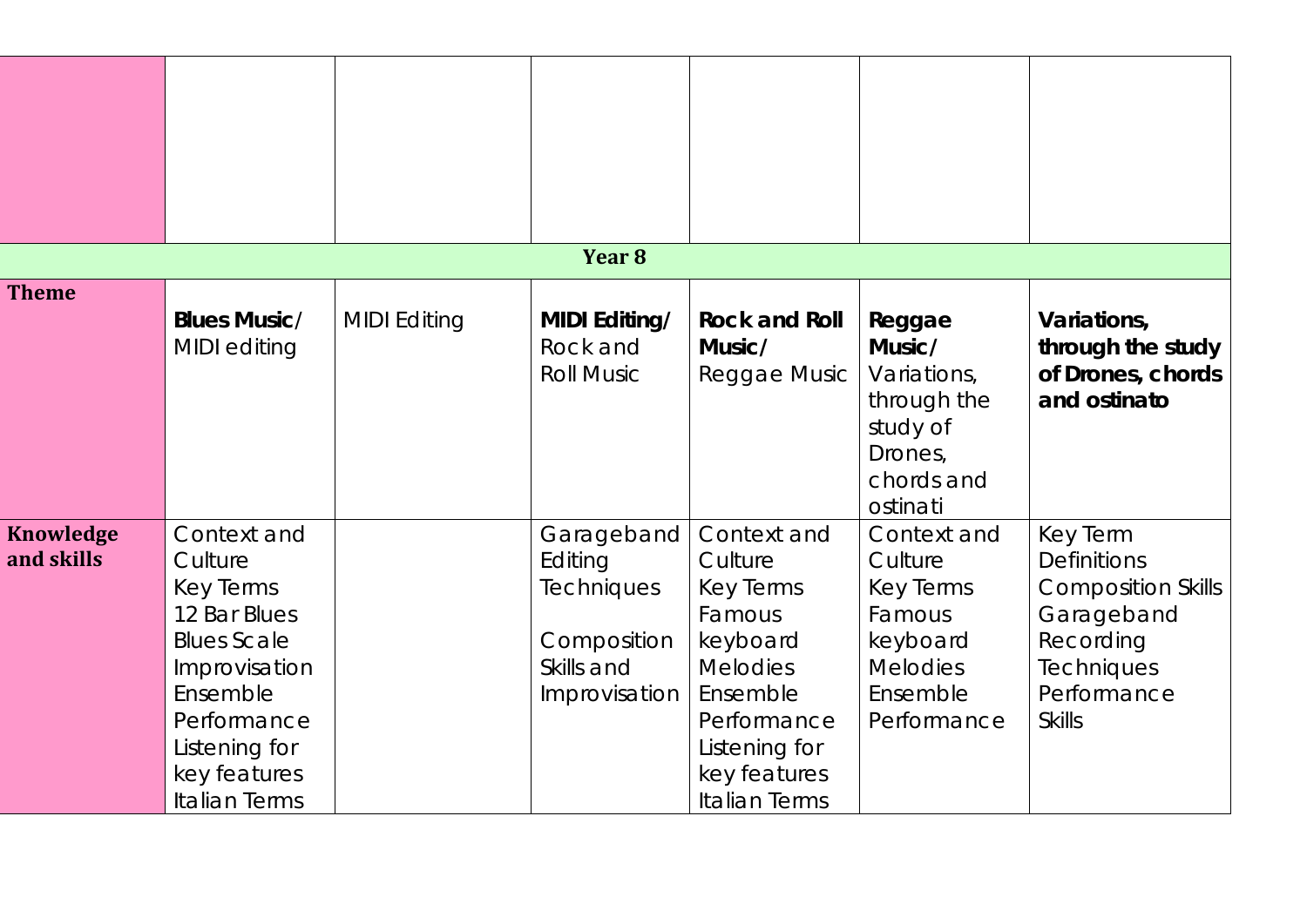| <b>Assessment</b><br><b>Focus</b> | Listening                                                                      | Listening                                | Composing                                                                                                                                                                                                      | Listening                         | Performing                                                                                         | Composing                                                                                                                                                                      |
|-----------------------------------|--------------------------------------------------------------------------------|------------------------------------------|----------------------------------------------------------------------------------------------------------------------------------------------------------------------------------------------------------------|-----------------------------------|----------------------------------------------------------------------------------------------------|--------------------------------------------------------------------------------------------------------------------------------------------------------------------------------|
| <b>Cultural</b><br><b>Capital</b> | Links to Slave<br>Trade<br>Encountering<br>music from<br>1900-1960's<br>Blues. | Christmas<br>Concert<br><b>LAP Event</b> | Encountering<br>music from a<br>wide variety<br>of genres.<br>Links to<br>employment<br>- music<br>production.<br>Opportunities<br>to come to<br>Garageband<br>Club at<br>lunchtime.<br>Young<br><b>Voices</b> | <b>UET PA</b><br>Showcase         | Developing<br>an<br>understanding<br><b>of</b><br>Rastafarianism<br>Celebration of<br><b>Music</b> | Encountering<br>musical versions<br>of lots of songs -<br>Radio One Live<br>Lounge<br>Opportunities to<br>come to<br>Garageband<br>Club at<br>lunchtime.<br>Summer<br>Assembly |
| <b>Signposting</b>                | AOS $2 -$<br>Musical<br>ensembles<br>AOS 1 - Forms<br>and Devices              |                                          | <b>AOS 1 -</b><br>Forms and<br><b>Devices</b>                                                                                                                                                                  | $AOS 4 -$<br><b>Popular Music</b> | AOS $4-$<br><b>Popular Music</b>                                                                   | AOS 1 - Forms<br>and Devices                                                                                                                                                   |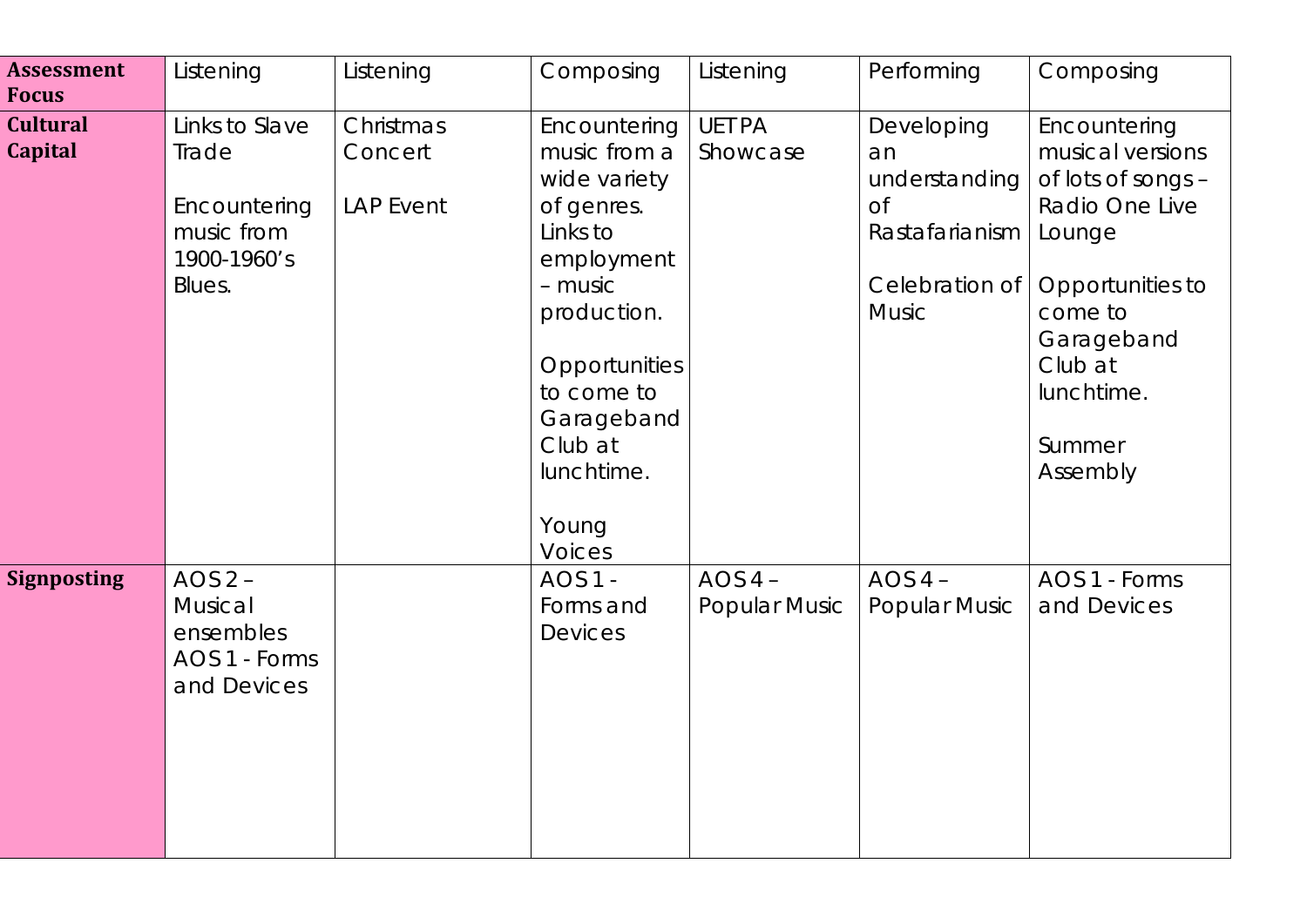|                                |                                                                                                   |                                                                                              | Year 9                                                                              |                                                            |                                                         |                                                                                             |
|--------------------------------|---------------------------------------------------------------------------------------------------|----------------------------------------------------------------------------------------------|-------------------------------------------------------------------------------------|------------------------------------------------------------|---------------------------------------------------------|---------------------------------------------------------------------------------------------|
| <b>Theme</b>                   | Reading<br><b>Music</b>                                                                           | <b>Film Music</b>                                                                            | Popular<br>music and<br>Composition<br>al<br><b>Techniques</b>                      | Compositional   Musicals<br>Techniques<br>continued        |                                                         | Ensemble                                                                                    |
| <b>Knowledge</b><br>and skills | Intro to<br>Course (Basic<br>notation)<br><b>Theory Basics</b><br>Instruments of<br>the Orchestra | More Theory<br>(time sigs)<br><b>Film Music</b><br>Examples and<br>composition<br>techniques | Theory<br>(Scales and<br>key sigs)<br>Popular<br><b>Music Genres</b><br>and Artists | Theory (minor<br>keys)<br>Structure<br>Chord<br>Inversions | Theory<br>(texture and<br>structure)<br><b>Musicals</b> | Theory<br>(Cadences,<br>ornamentation<br>and degrees of<br>the scale)<br><b>Blues Music</b> |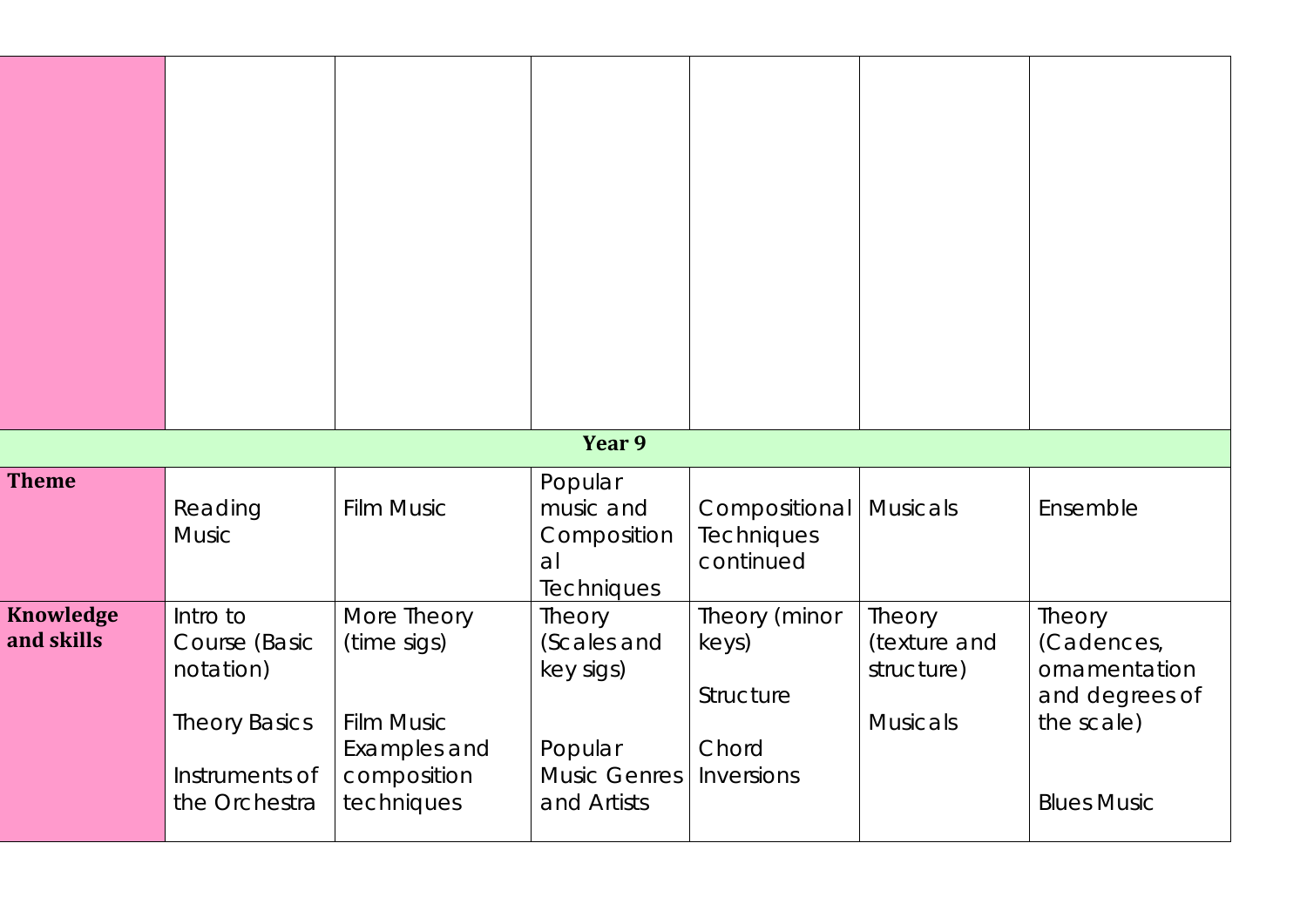|                   | Performance          | Introduction to<br>Composition | Listening                          | Listening                          | Listening                          | Ensemble<br>Practise                   |
|-------------------|----------------------|--------------------------------|------------------------------------|------------------------------------|------------------------------------|----------------------------------------|
|                   |                      | and melody                     |                                    |                                    |                                    |                                        |
|                   | <b>Italian Terms</b> | writing                        | Rhythmic                           | 4 Chord Trick                      |                                    | Listening                              |
|                   |                      | Intro to basic                 | Dictation                          |                                    |                                    |                                        |
|                   |                      | Harmony                        | Musical                            | Solo                               | Solo<br>Performance                |                                        |
|                   |                      | Intro to Sibelius              | Periods                            | Performance                        |                                    |                                        |
|                   |                      | Solo<br>Performance            |                                    |                                    |                                    |                                        |
| <b>Assessment</b> | Listening            | Listening                      | Listening                          | Listening                          | Listening                          | Listening                              |
| <b>Focus</b>      | Solo<br>Performance  | Solo<br>Performance            | Composition<br>Solo<br>Performance | Composition<br>Solo<br>Performance | Composition<br>Solo<br>Performance | Composition<br>Ensemble<br>Performance |
| <b>Cultural</b>   |                      | Christmas                      | Birmingham                         | <b>UET PA</b>                      | Celebration of                     | Summer                                 |
| <b>Capital</b>    |                      | Concert                        | Symphony<br>Hall Trip              | Showcase                           | <b>Music</b>                       | Assembly                               |
|                   |                      | Lap Event                      |                                    |                                    |                                    |                                        |
|                   |                      | Christmas                      | Young<br><b>Voices</b>             |                                    |                                    |                                        |
|                   |                      | Assembly                       |                                    |                                    |                                    |                                        |
| <b>AOS</b>        | AOS1                 | AOS1                           | AOS 4                              | AOS1                               | AOS <sub>2</sub>                   | AOS1                                   |
|                   |                      | AOS3                           | AOS <sub>1</sub>                   |                                    | AOS1<br>AOS4                       | AOS <sub>2</sub>                       |
|                   |                      |                                |                                    |                                    |                                    |                                        |
|                   |                      |                                |                                    |                                    |                                    |                                        |
|                   |                      |                                |                                    |                                    |                                    |                                        |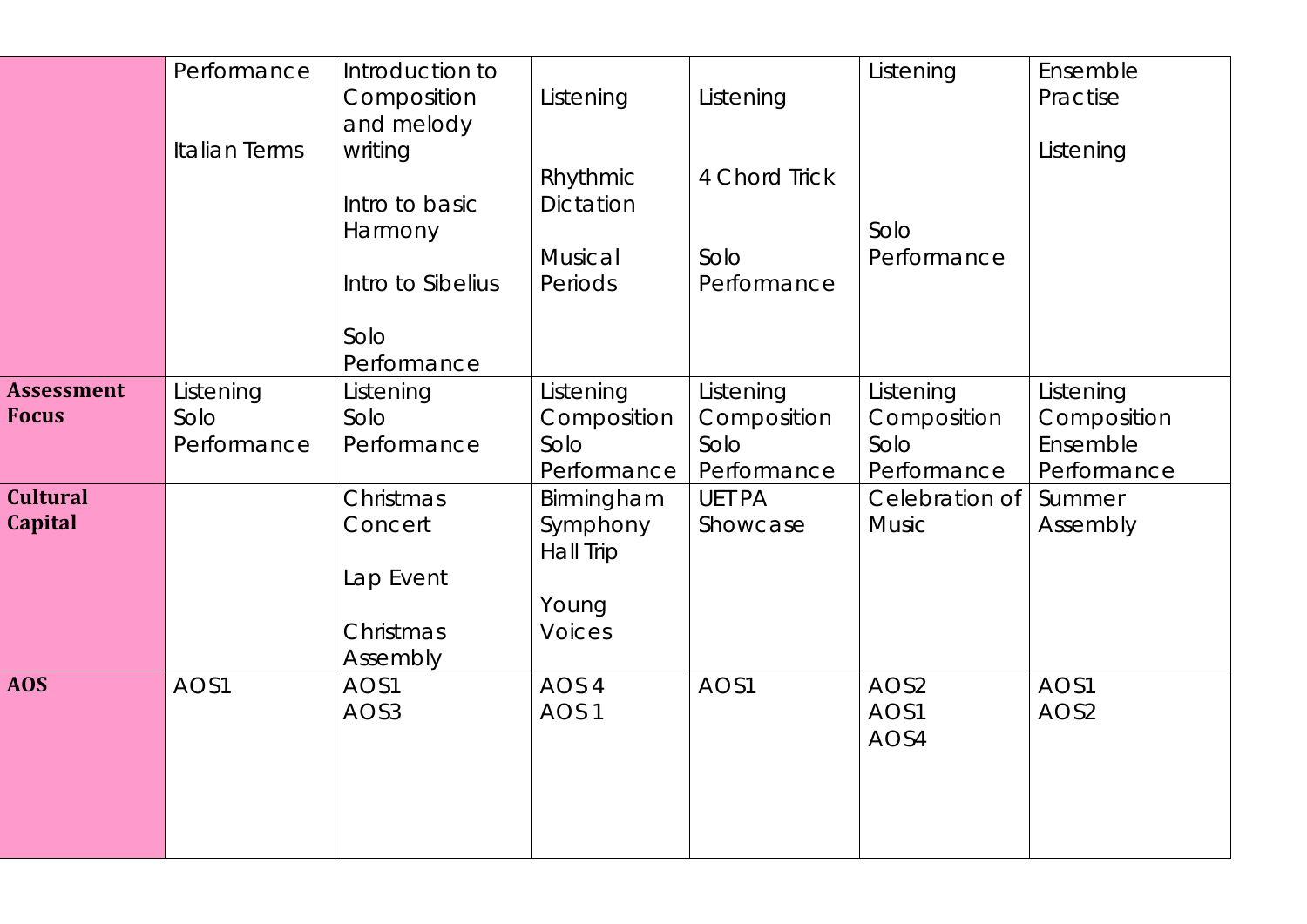|                                |                                                                  |                                                                               | Year 10                                                         |                                                                |                                     |                                                                       |
|--------------------------------|------------------------------------------------------------------|-------------------------------------------------------------------------------|-----------------------------------------------------------------|----------------------------------------------------------------|-------------------------------------|-----------------------------------------------------------------------|
| <b>Theme</b>                   | The<br>Musical<br>Elements                                       | Structure and<br>Texture                                                      | Developing<br>composition<br>Ideas                              | Music for<br>ensembles                                         | Film and<br><b>Popular Music</b>    | Film and Popular<br><b>Music</b>                                      |
| <b>Knowledge</b><br>and skills | Solo and<br>ensemble<br>performance<br>The 7 musical<br>elements | Solo and<br>ensemble<br>performance<br><b>Recall Structure</b><br>and texture | Solo and<br>ensemble<br>performance<br>Jazz and<br><b>Blues</b> | Solo and<br>ensemble<br>performance<br>Chamber<br><b>Music</b> | Solo and<br>ensemble<br>performance | Solo and<br>ensemble<br>performance<br>Exams - record<br>and feedback |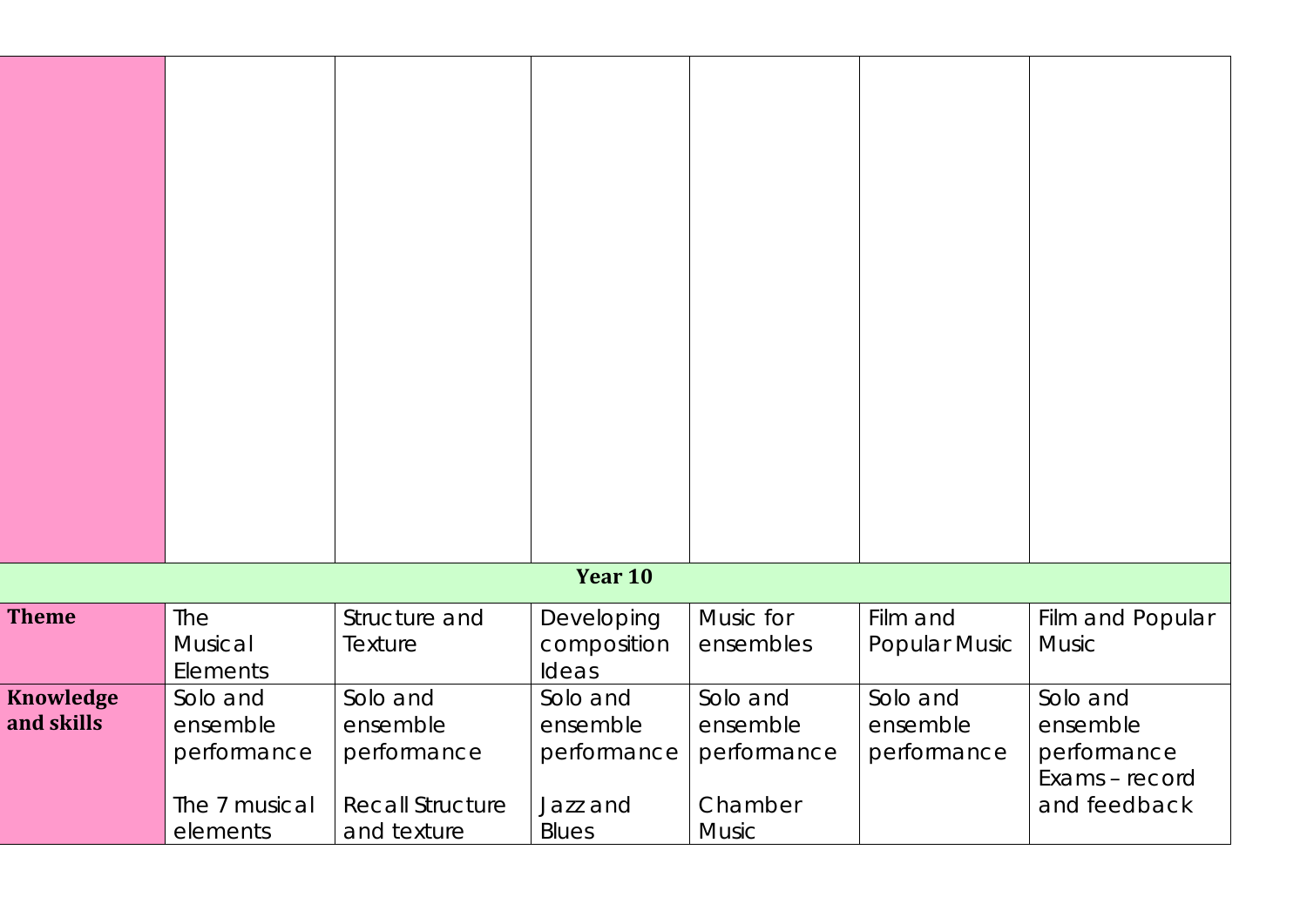|                                   | <b>Italian Terms</b><br>Ornamentatio<br>n<br>Degrees of<br>the Scale/<br>Roman<br>Numerals/<br>Chord<br>Symbols | Baroque,<br>classical,<br>romantic music<br>Unprepared<br>listening - AoS1 | Musical<br>Theatre<br>Unprepared<br>listening<br>AoS1 | Unprepared<br>listening AoS2            | Film and<br><b>Popular Music</b><br>Recap<br>Ensemble<br>Performance<br>Unprepared<br>listening AoS3<br>Unprepared<br>listening AoS4 | <b>Music</b><br>Technology<br>Unprepared<br>listening AoS3<br>Unprepared<br>listening AoS4 |
|-----------------------------------|-----------------------------------------------------------------------------------------------------------------|----------------------------------------------------------------------------|-------------------------------------------------------|-----------------------------------------|--------------------------------------------------------------------------------------------------------------------------------------|--------------------------------------------------------------------------------------------|
|                                   | Developing a<br>rhythmic line                                                                                   | Developing a<br>melody line                                                | <b>Different</b><br>styles of<br>accompani<br>ment    | Free<br>composition                     | Free<br>composition                                                                                                                  | Free composition                                                                           |
| <b>Assessment</b><br><b>Focus</b> | Listening<br>Composition<br>Performance                                                                         | Listening<br>Composition<br>Performance                                    | Listening<br>Composition<br>Performance               | Listening<br>Composition<br>Performance | Listening<br>Composition<br>Performance                                                                                              | Listening<br>Composition<br>Performance                                                    |
| <b>AOS</b>                        | AOS1                                                                                                            | AOS1<br>AOS2                                                               | <b>AOS 1</b><br>AOS <sub>2</sub>                      | AOS2                                    | AOS3<br>AOS4                                                                                                                         | AOS3<br>AOS4                                                                               |
| <b>Cultural</b><br><b>Capital</b> |                                                                                                                 | Christmas<br>Concert<br>Lap Event                                          | Birmingham<br>Symphony<br>Hall Trip                   | <b>UET PA</b><br>Showcase               | Celebration of<br><b>Music</b>                                                                                                       | Summer<br>Assembly<br><b>Work Experience</b><br>in a Music Shop/                           |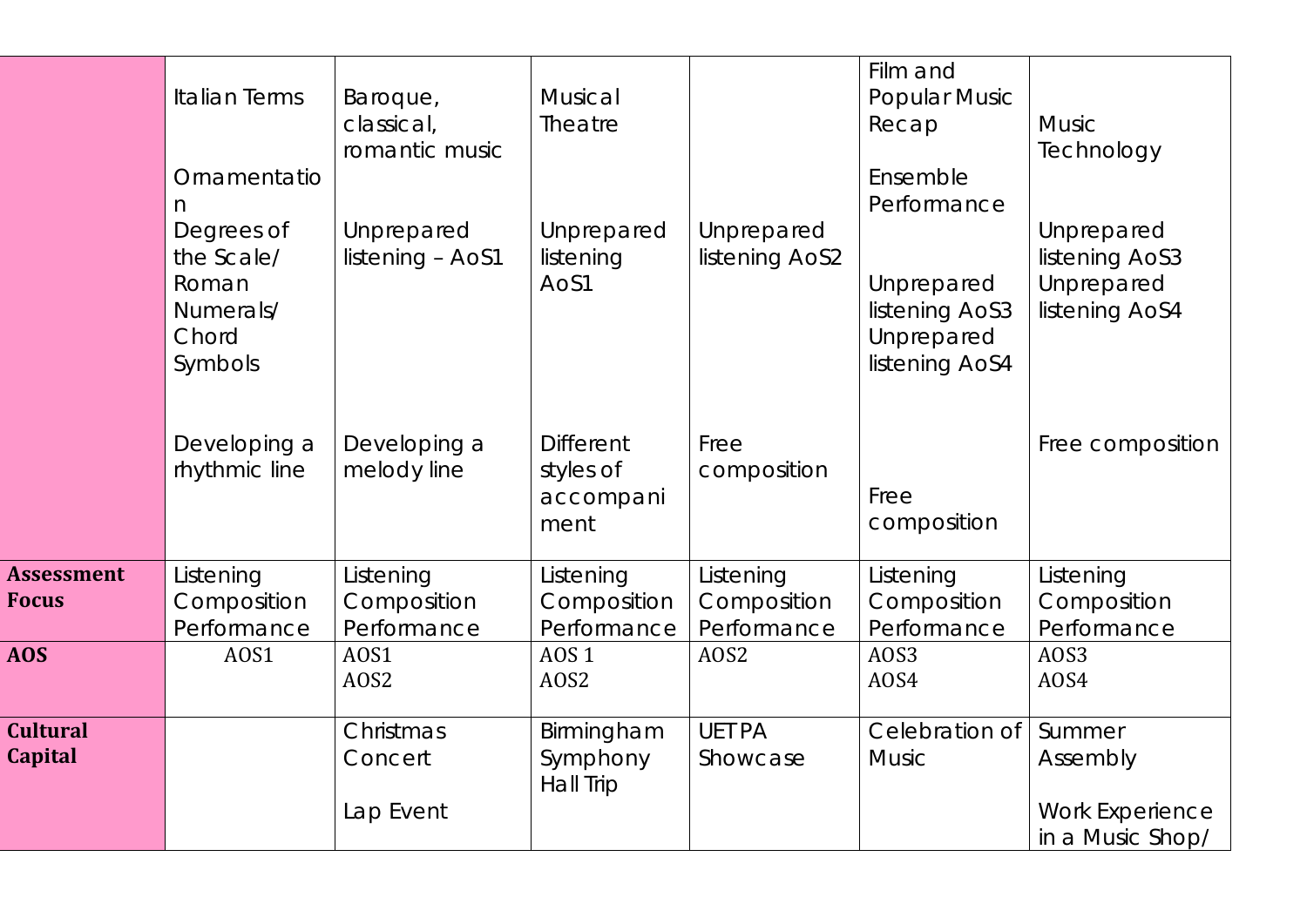|              |                                     | Christmas<br>Assembly                     | Young<br><b>Voices</b>  |                         |          | Music School/<br>with an<br>instrumental<br>tutor, music<br>classroom<br>teacher,<br>recording studio,<br>sound technician<br>in a theatre. |
|--------------|-------------------------------------|-------------------------------------------|-------------------------|-------------------------|----------|---------------------------------------------------------------------------------------------------------------------------------------------|
|              |                                     |                                           |                         |                         |          |                                                                                                                                             |
|              |                                     |                                           | Year 11                 |                         |          |                                                                                                                                             |
| <b>Theme</b> | Set Work 1-<br>Eine Kleine<br>Mvt 3 | Set Work 2 -<br>Since You've<br>Been Gone | Composing<br>to a brief | Composing to<br>a brief | Revision |                                                                                                                                             |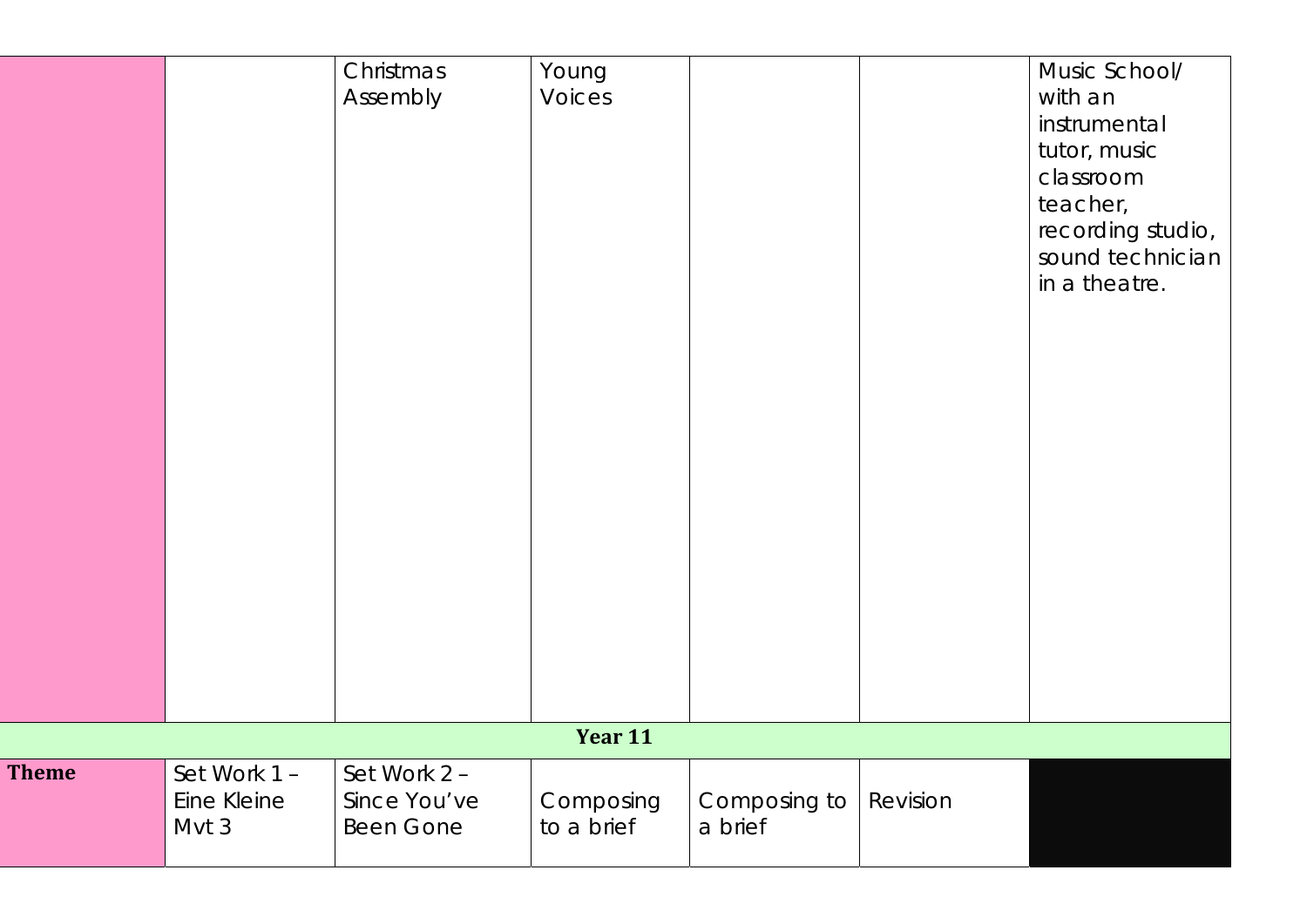| <b>Knowledge</b><br>and skills    | The 7 Musical<br>Elements<br>Eine Kleine<br>Nachtmusik | Melody and<br>Rhythm<br>Set Work 2 -<br>Since you've<br>been gone -<br>Rainbow | Harmony<br>and Tonality<br><b>Film Music</b>                            | Structure,<br>Form,<br>Instrumentatio<br>n and Tonality                       | Set Work<br>Listening<br>Unprepared<br>Listening<br>AOS1, 2, 3, 4 |  |
|-----------------------------------|--------------------------------------------------------|--------------------------------------------------------------------------------|-------------------------------------------------------------------------|-------------------------------------------------------------------------------|-------------------------------------------------------------------|--|
|                                   | Unprepared<br>listening AOS1<br>and AOS2               | Unprepared<br>listening AoS3<br>Unprepared<br>listening AoS4                   | Unprepared<br><b>Listening AOS</b><br>$1 - 4$                           | Baroque,<br>Classical,<br>Romantic<br>Periods                                 | Past Papers                                                       |  |
|                                   | Free<br>composition<br>Music for<br>Ensembles          | <b>Brief</b><br>Composition<br><b>Popular Music</b><br>(inc tech)              | <b>Brief</b><br>Composition                                             | <b>Brief</b><br>Composition                                                   |                                                                   |  |
|                                   |                                                        | Solo and<br>Ensemble<br>performance<br>Exams - record<br>and feedback          | Solo and<br>Ensemble<br>performance<br>Exams-<br>record and<br>feedback | Final<br>Performances<br>Recorded<br><b>Brief</b><br>Composition<br>Completed |                                                                   |  |
| <b>Assessment</b><br><b>Focus</b> | Listening<br>Composition<br>Performance                | Listening<br>Composition<br>Performance                                        | Listening<br>Composition<br>Performance                                 | Listening<br>Composition<br>Performance                                       | Listening<br>Composition<br>Performance                           |  |